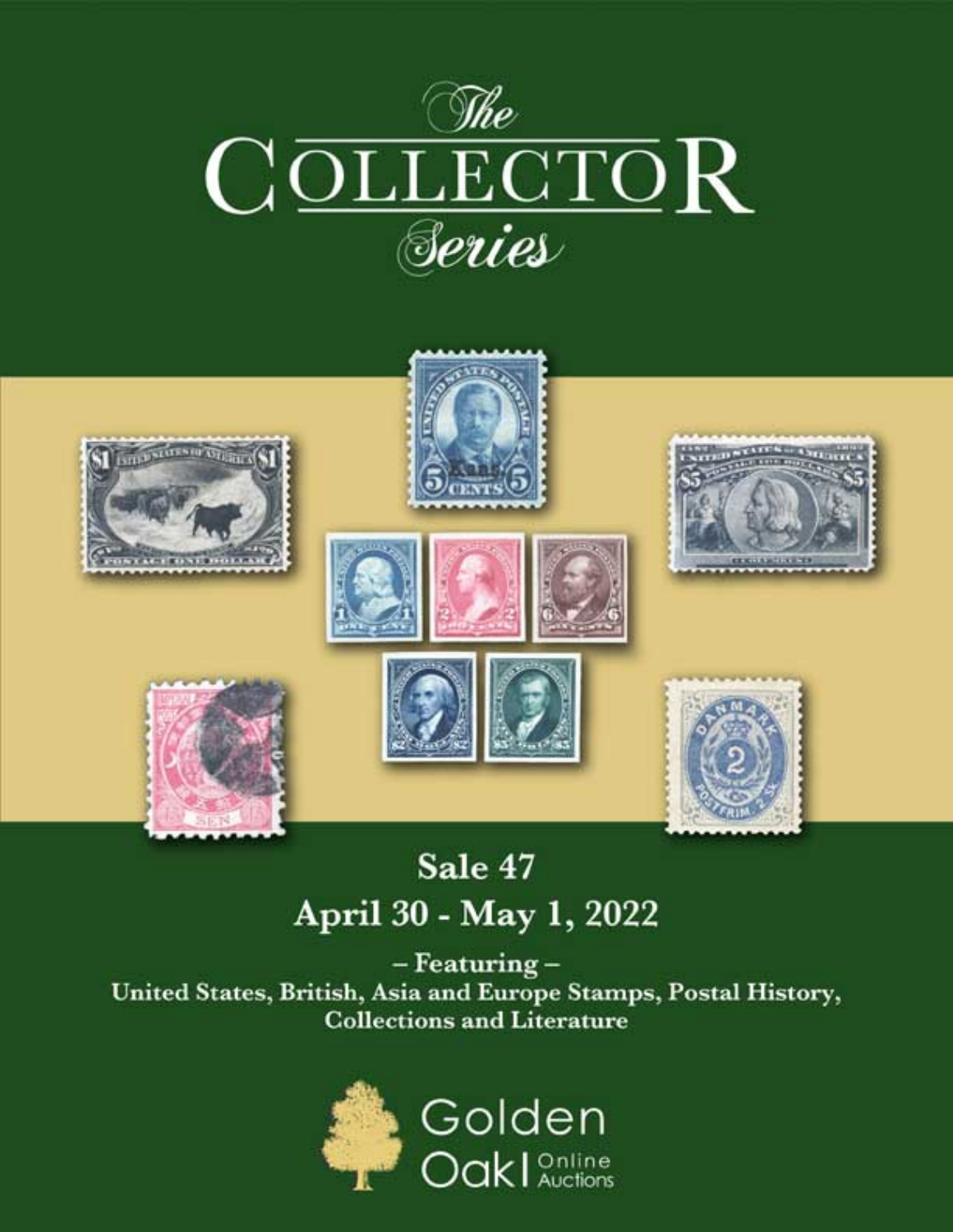

**87** P **1893, Columbians complete, plate proofs on card (Scott 230P4-245P4),** Very Fine. Scott \$2,110. **Hammer Price \$900**



**197 ★★ 1914, 2¢ Washington, carmine, S.L. wa**termark, vertical flat plate coil (Scott 442), gorgeous centering, the quality is outstanding, o.g., never hinged, Superb; with 2009 P.S.E. certificate graded **SUP 98**. SMQ \$225.

**Hammer Price \$250**



**223** ★★ 1923, 1¢ Franklin (Scott 552), a phenomenally well centered gem, o.g., never hinged, Superb; with 2005 P.S.E. certificate graded **SUP 98**. SMQ \$250. **Hammer Price \$300**



**224** ★★ 1923, 2¢ Washington (Scott 554), a truly gorgeous plate number single, fantastically well centered, o.g., never hinged, Superb; with 2013 P.S.E. certificate graded **SUP 98**. SMQ \$225. **Hammer Price \$325**



**225** ★★ 1923, 8¢ Grant (Scott 560), corner margin single with siderographer's initials, fantastically well centered within oversized margins, o.g., never hinged, Extremely Fine to Superb; with 2022 P.S.E. certificate graded XF-SUP 95J, which mentions a completely meaningless "pre-perforating paper fold in the selvage". SMQ \$800. **Hammer Price \$800**



**268** ★★ 1925, 5¢ Norse-American (Scott 621), a perfectly centered gem, o.g., never hinged, Superb; with 2006 P.S.E. certificate graded **SUP 98**. SMQ \$225. **Hammer Price \$300**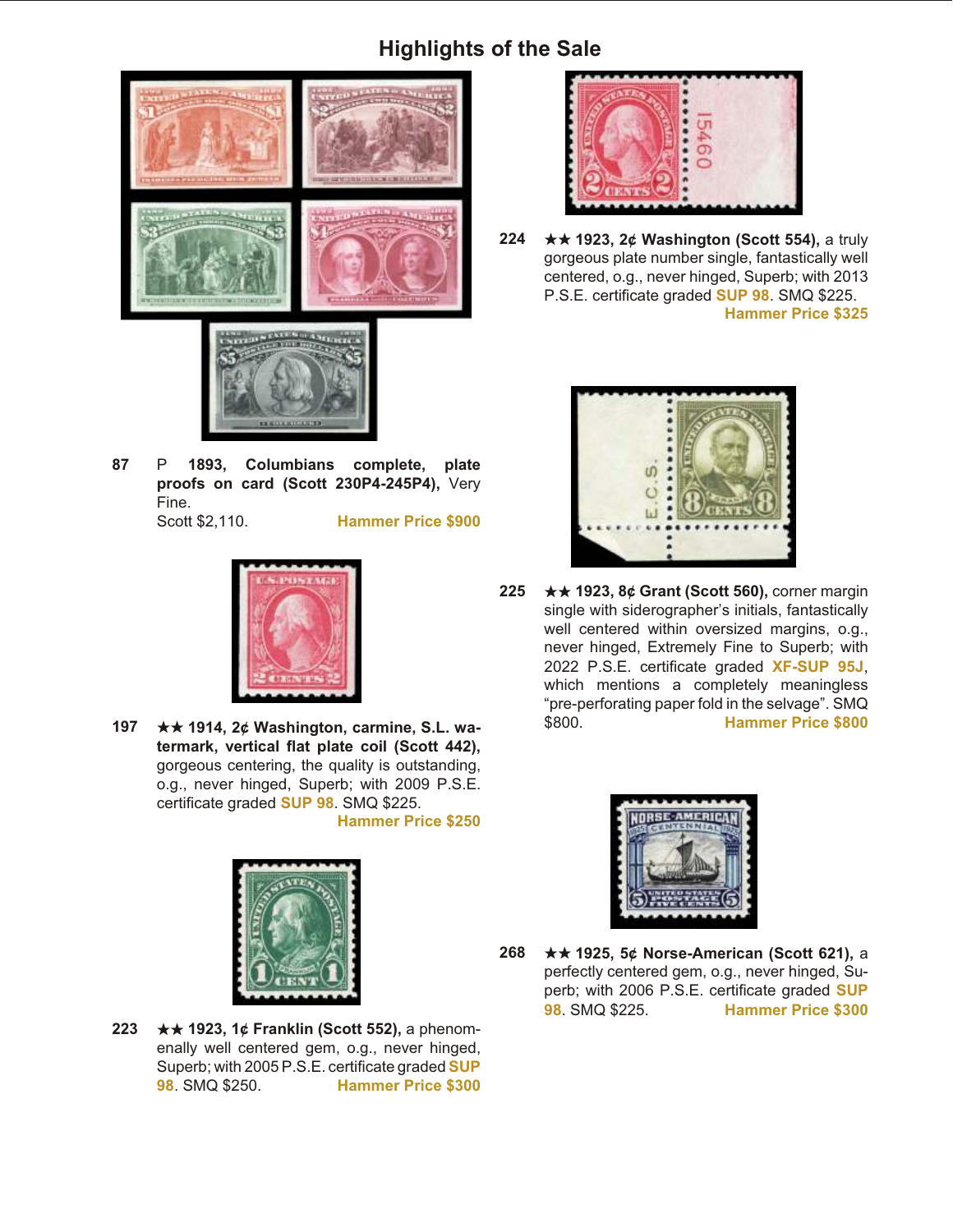

**285** ★★ 1927, 3¢ Lincoln, rotary press printing **(Scott 635),** a perfectly centered gem, o.g., never hinged, Superb; with 2022 P.S.E. certificate graded **SUP 98**. SMQ \$195.

**Hammer Price \$350**



**287** ★★ 1927, 5¢ Roosevelt, rotary press printing **(Scott 637), a gem, perfect in every respect,** o.g., never hinged, Superb; with 2022 P.S.E. certificate graded **SUP 98**. SMQ \$235. **Hammer Price \$400**



**289** ★★ 1931, 9¢ Jefferson, rotary press printing **(Scott 641), a perfectly centered gem, wonder**fully choice, o.g., never hinged, Superb; with 2022 P.S.E. certificate graded **SUP 98**. SMQ \$250. **Hammer Price \$375**



**293** ★★ 1928, 2¢ Valley Forge (Scott 645), a one-in-a-million gem for the most demanding connoisseur, with mathematically perfect centering, o.g., never hinged, Superb; with 2022 P.S.E. certificate graded **Gem 100**. SMQ \$325. **Hammer Price \$475**



**317** ★★ 1929, 5¢ Kans. (Scott 663), a phenomenally well centered gem for the most demanding connoisseur, the quality is spectacular, o.g., never hinged, Superb; with 2022 P.S.E. certificate graded **SUP 98**. SMQ \$700.

**Hammer Price \$1,400**



**331 ★★ 1929, 2¢ Ohio River Canalization (Scott 681), a one-in-a-million gem, o.g., never hinged,** Superb; with 2010 P.S.E. certificate graded **SUP 98**. SMQ \$140. **Hammer Price \$300**



**357** ★★ 1932, 1½¢ Washington Bicentennial **(Scott 706), a wonderfully choice gem, perfect** in every respect, o.g., never hinged, Superb; with 2022 P.S.E. certificate graded **SUP 98**. SMQ \$160. **Hammer Price \$375**



**359 ★★ 1932, 3¢ Washington Bicentennial (Scott** 708), a wonderfully well centered Washington, o.g., never hinged, Superb; with 2022 P.S.E. certificate graded **SUP 98**. SMQ \$170. **Hammer Price \$325**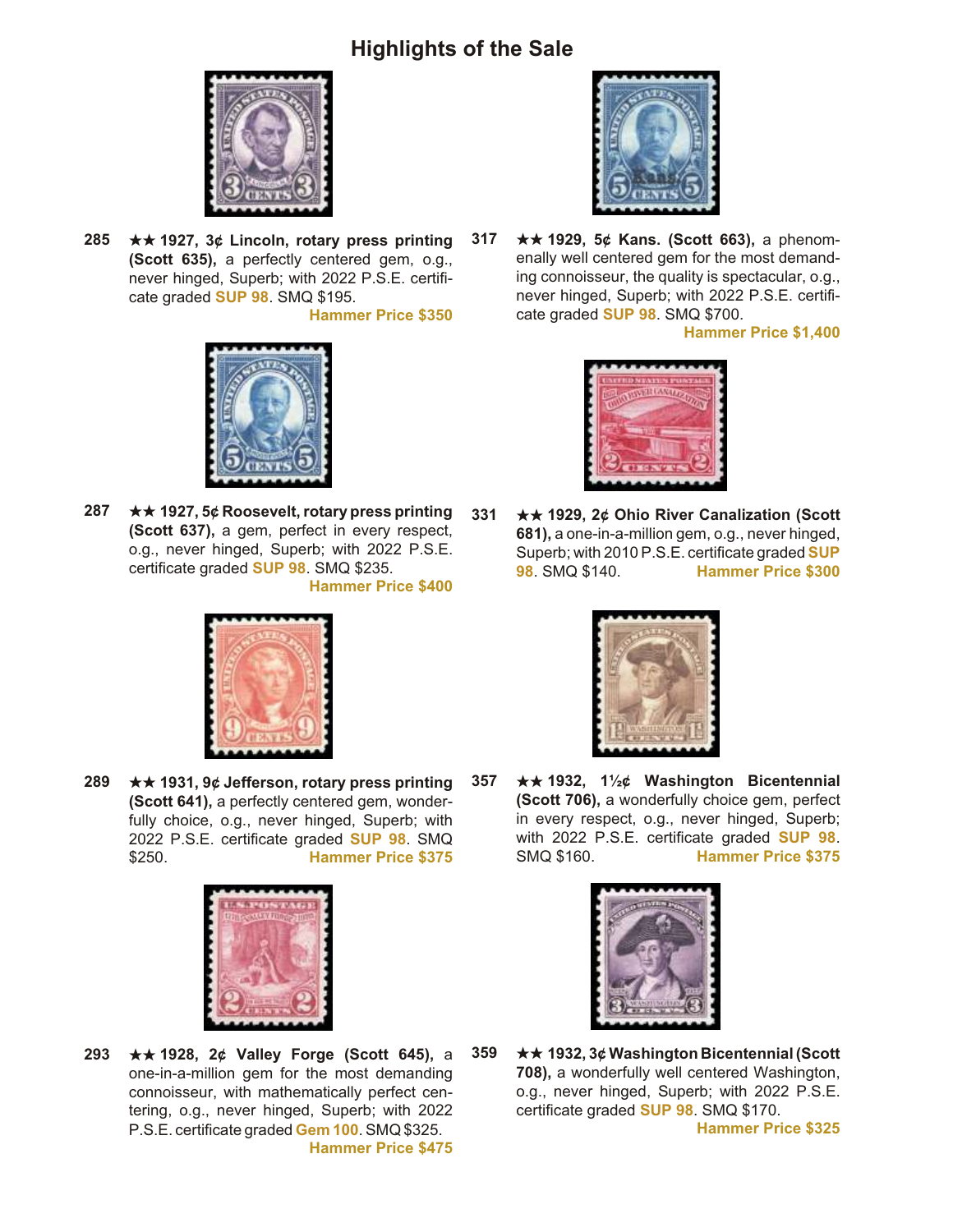

**371** ★★ 1932, 6¢ Garfield, rotary press printing, **horizontal coil (Scott 723), a truly magnificent** line pair, phenomenally well centered and perfect in every respect, o.g., never hinged, Superb; with 2022 P.S.E. certificate graded **SUP 98**. SMQ \$650. **Hammer Price \$1,200**



**400 ★★ 1937, 5¢ Navy (Scott 794), one-in-a-million** centering, o.g., never hinged, Superb; with 2022 P.S.E. certificate graded **SUP 98**. SMQ \$90. **Hammer Price \$250**



**377** ★★ 1933, 3¢ Byrd Antarctic (Scott 733), a perfectly centered gem, o.g., never hinged, Superb; with 2022 P.S.E. certificate graded **SUP 98**. SMQ \$115. **Hammer Price \$325**



**380** ★★ 1934, 3¢ Wisconsin (Scott 739), perfect in every respect, o.g., never hinged, Superb; with 2022 P.S.E. certificate graded **SUP 98**. SMQ \$150. **Hammer Price \$300**



**409 ★★ 1938, 19¢ Hayes (Scott 824), the centering** is simply perfect, o.g., never hinged, Superb; with 2022 P.S.E. certificate graded **SUP 98**. SMQ \$115. **Hammer Price \$275**



**410 ★★ 1938, 24¢ Benjamin Harrison (Scott 828),** a one-in-a-million gem, perfectly centered, o.g., never hinged, Superb; with 2022 P.S.E. certificate graded **Gem 100**. SMQ \$280.

**Hammer Price \$400**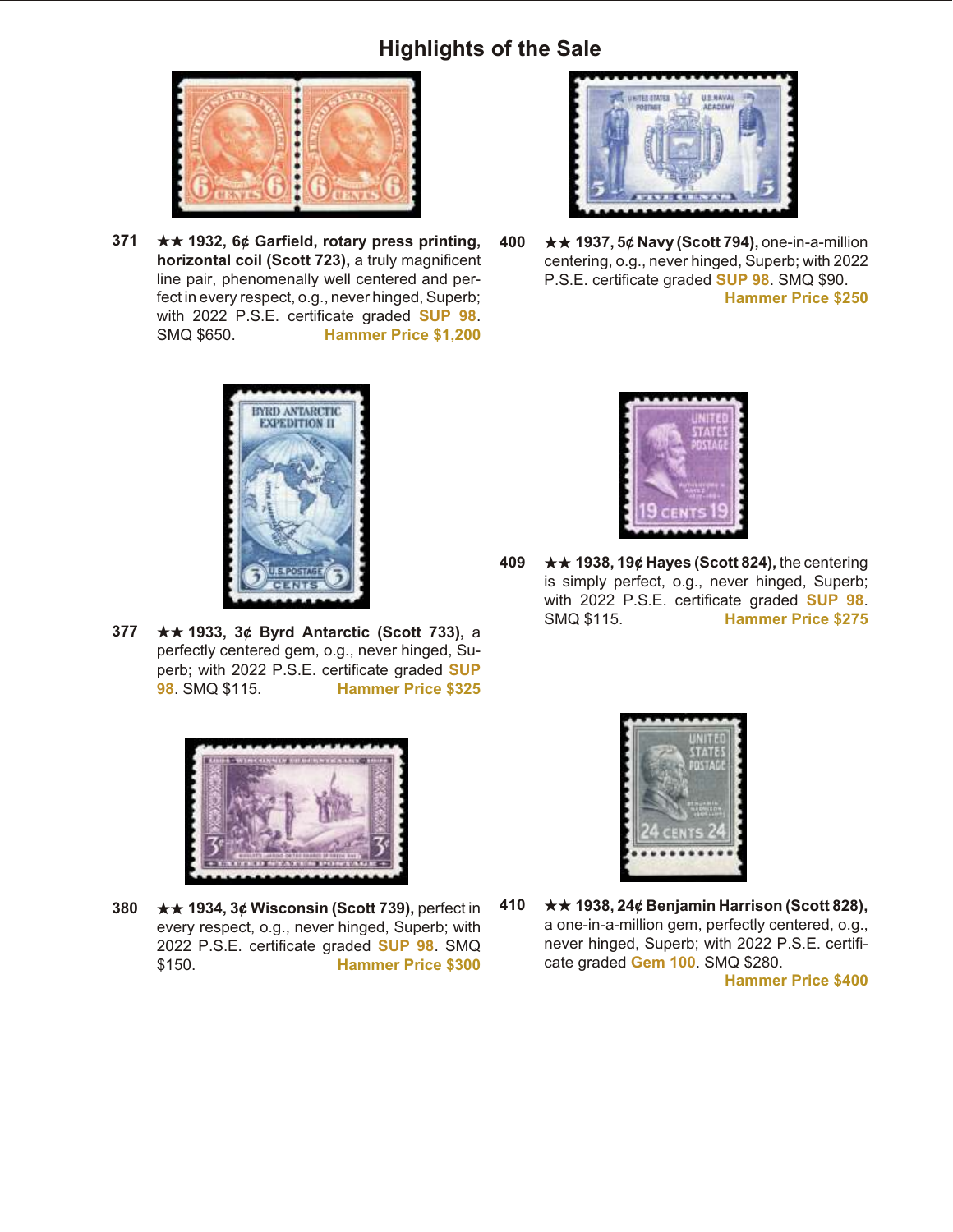

**421** ★★ 1939, 3¢ Jefferson, vertical coil, on thin **trans lu cent pa per (Scott 851 var.),** joint line pair, a wonderfully well centered example of this scarce variety, o.g., never hinged, Extremely Fine; with 2022 P.S.E. certificate graded **XF 90**. SMQ \$115. **Hammer Price \$500**

> *Scott lists this variety but does not price it. If by chance you are not familiar with this variety, it is easy to see if you flip the stamp over: the gum appears to be on an almost corrugated background. A most interesting variety that should appeal to the true Prexie specialist.*



550 **★★ Booklet, 1912, 73¢, red cover (Scott BK34), complete and unexploded, including 4** panes of  $1¢$  #405a and 4 panes of  $2¢$  #406a, o.g., never hinged, the cover is immaculate, half the panes are Very Fine, other half average Fine.<br>Scott \$3,000.

**Hammer Price \$2,100** 



**644** ★★ Airmail, 1971, 11¢ Jet coil (Scott C82), a gem with world-class quality, o.g., never hinged, Superb; with 2022 P.S.E. certificate graded **Gem 100**. SMQ \$200. **Hammer Price \$300**



1044  $\star\star$  **Japan, 1916, 10s Heir Apparent (J.S.C.A. C17. Scott 154),** bright fresh color, o.g., never hinged, Fine to Very Fine. J.S.C.A. 220,000 yen (\$1,980). Scott \$800 for hinged. **Hammer Price \$500**



1186 **\* Scandinavia: Denmark, 1871, Arms & Posthorn, 2sk gray & blue, perf 12½ (Scott 21. Michel 16B. Facit 25),** o.g., hinged, Very Fine.

Scott \$2,000. **Hammer Price \$900**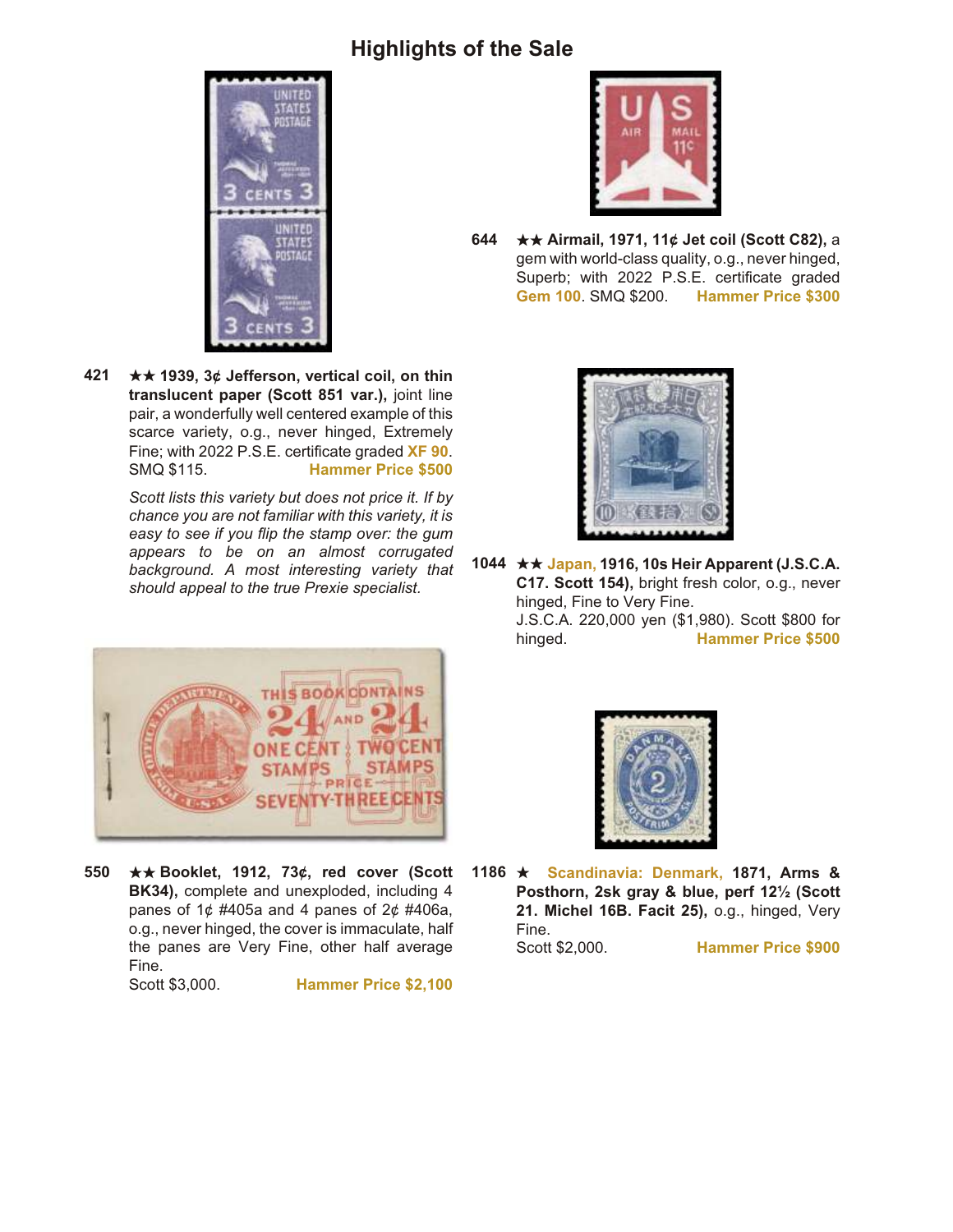

Auction No.: Total Realized: \$106,302

47 Collector Series Auction Date: April 30 - May 1, 2022

| Lot No.        | <b>Realized</b> | Lot No. | <b>Realized</b> | Lot No. | <b>Realized</b> | Lot No. | <b>Realized</b> |
|----------------|-----------------|---------|-----------------|---------|-----------------|---------|-----------------|
| 1              | \$70            | 77      | \$50            | 157     | \$35            | 221     | \$55            |
| $\frac{2}{3}$  | \$70            | 78      | \$24            | 158     | \$200           | 222     | \$140           |
|                | \$90            | 87      | \$900           | 159     | \$140           | 223     | \$300           |
| 4              | \$80            | 88      | \$50            | 160     | \$200           | 224     | \$325           |
| 5              | \$50            | 89      | \$160           | 161     | \$55            | 225     | \$800           |
| 6              | \$40            | 90      | \$24            | 163     | \$140           | 226     | \$375           |
| $\overline{7}$ | \$375           | 95      | \$75            | 164     | \$75            | 227     | \$450           |
| $\,8\,$        | \$130           | 99      | \$24            | 165     | \$110           | 228     | \$160           |
| 10             | \$140           | 101     | \$90            | 166     | \$130           | 229     | \$65            |
| 11             | \$45            | 104     | \$40            | 167     | \$28            | 230     | \$35            |
| 17             | \$150           | 105     | \$40            | 168     | \$150           | 231     | \$140           |
| 19             | \$40            | 107     | \$120           | 171     | \$35            | 233     | \$450           |
| 23             | \$150           | 108     | \$100           | 173     | \$35            | 234     | \$150           |
| 24             | \$80            | 109     | \$170           | 174     | \$30            | 238     | \$80            |
| 25             | \$45            | 111     | \$550           | 175     | \$110           | 239     | \$50            |
| 26             | \$30            | 112     | \$475           | 176     | \$35            | 240     | \$60            |
| 27             | \$300           | 113     | \$400           | 177     | \$90            | 244     | \$80            |
| 28             | \$190           | 114     | \$600           | 178     | \$120           | 245     | \$24            |
| 29             | \$500           | 116     | \$40            | 179     | \$170           | 246     | \$55            |
| 30             | \$60            | 117     | \$65            | 180     | \$150           | 247     | \$140           |
| 31             | \$100           | 118     | \$140           | 184     | \$40            | 248     | \$500           |
| 32             | \$60            | 120     | \$55            | 185     | \$45            | 249     | \$90            |
| 33             | \$350           | 122     | \$30            | 186     | \$70            | 251     | \$80            |
| 34             | \$26            | 123     | \$80            | 187     | \$90            | 253     | \$40            |
| 35             | \$300           | 124     | \$30            | 188     | \$55            | 254     | \$65            |
| 37             | \$180           | 125     | \$55            | 191     | \$100           | 255     | \$90            |
| 38             | \$180           | 127     | \$22            | 192     | \$160           | 256     | \$70            |
| 40             | \$30            | 129     | \$45            | 193     | \$65            | 257     | \$120           |
| 44             | \$40            | 130     | \$35            | 194     | \$28            | 258     | \$170           |
| 46             | \$225           | 132     | \$90            | 196     | \$190           | 259     | \$80            |
| 47             | \$100           | 133     | \$30            | 197     | \$250           | 260     | \$225           |
| 49             | \$650           | 134     | \$80            | 198     | \$110           | 261     | \$24            |
| 50             | \$55            | 137     | \$40            | 200     | \$180           | 262     | \$130           |
| 53             | \$22            | 140     | \$80            | 201     | \$90            | 263     | \$45            |
| 57             | \$60            | 141     | \$40            | 203     | \$425           | 264     | \$250           |
| 58             | \$28            | 142     | \$475           | 204     | \$225           | 265     | \$30            |
| 62             | \$70            | 144     | \$60            | 206     | \$30            | 266     | \$170           |
| 63             | \$65            | 145     | \$50            | 207     | \$60            | 268     | \$300           |
| 64             | \$1,200         | 146     | \$45            | 208     | \$160           | 269     | \$45            |
| 65             | \$375           | 147     | \$70            | 209     | \$90            | 271     | \$190           |
| 69             | \$45            | 149     | \$75            | 210     | \$75            | 272     | \$65            |
| 70             | \$170           | 150     | \$40            | 211     | \$90            | 273     | \$200           |
| 71             | \$110           | 151     | \$60            | 212     | \$225           | 274     | \$40            |
| 72             | \$45            | 153     | \$28            | 215     | \$26            | 276     | \$120           |
| 73             | \$120           | 154     | \$24            | 216     | \$250           | 277     | \$120           |
| 74             | \$65            | 155     | \$28            | 217     | \$180           | 278     | \$150           |
| 76             | \$24            | 156     | \$40            | 220     | \$65            | 279     | \$35            |
|                |                 |         |                 |         |                 |         |                 |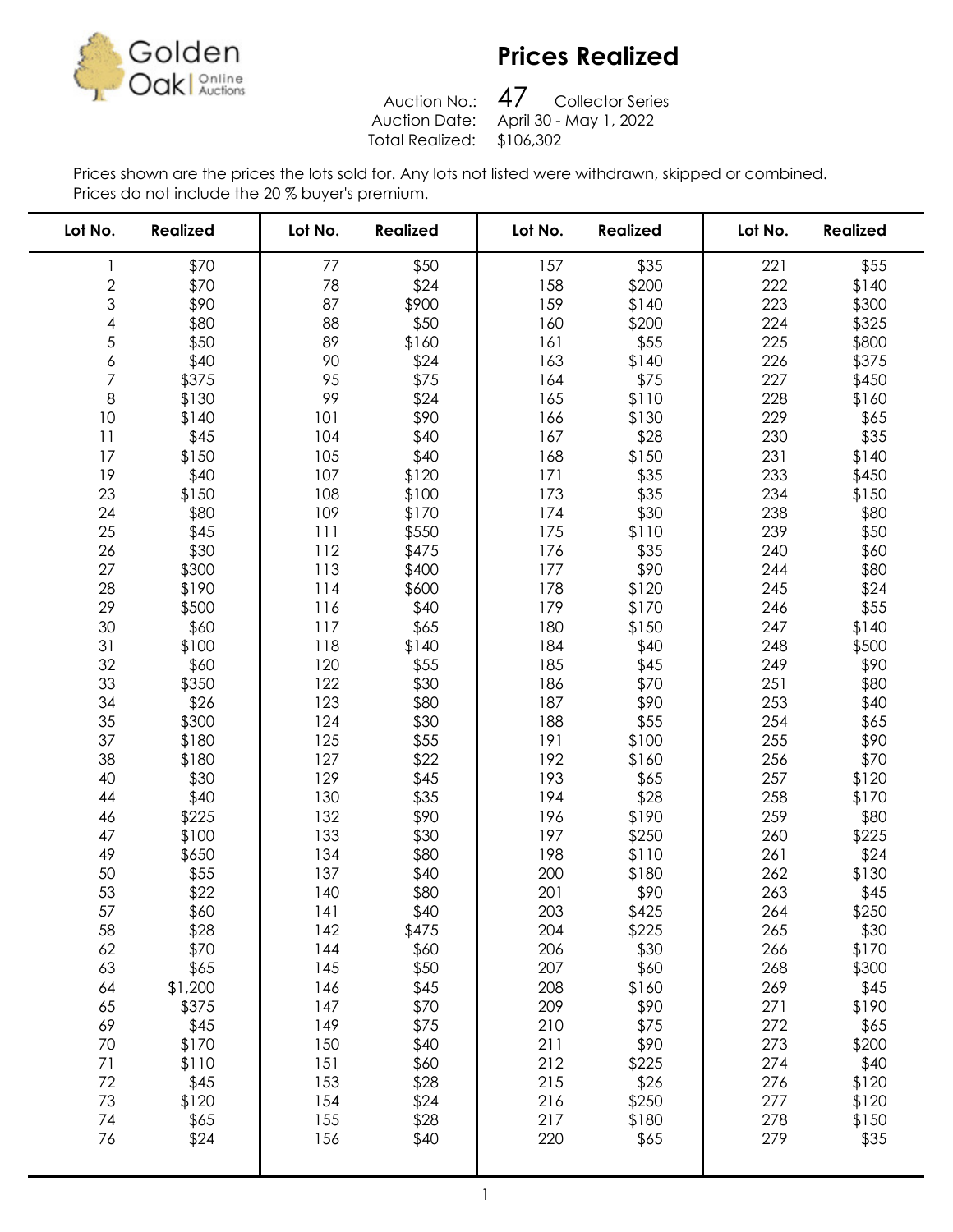

Auction No.: Total Realized: \$106,302

47 Collector Series Auction Date: April 30 - May 1, 2022

| Lot No. | <b>Realized</b> | Lot No. | <b>Realized</b> | Lot No. | <b>Realized</b> | Lot No. | <b>Realized</b> |
|---------|-----------------|---------|-----------------|---------|-----------------|---------|-----------------|
| 280     | \$300           | 336     | \$70            | 384     | \$130           | 437     | \$150           |
| 281     | \$250           | 337     | \$40            | 385     | \$80            | 438     | \$24            |
| 282     | \$24            | 338     | \$55            | 386     | \$75            | 439     | \$110           |
| 283     | \$170           | 339     | \$60            | 387     | \$90            | 440     | \$50            |
| 284     | \$24            | 340     | \$250           | 388     | \$250           | 441     | \$150           |
| 285     | \$350           | 341     | \$190           | 389     | \$80            | 442     | \$60            |
| 286     | \$110           | 342     | \$90            | 390     | \$65            | 443     | \$140           |
| 287     | \$400           | 343     | \$110           | 391     | \$55            | 444     | \$80            |
| 288     | \$225           | 344     | \$325           | 392     | \$170           | 445     | \$50            |
| 289     | \$375           | 345     | \$120           | 393     | \$40            | 446     | \$45            |
| 290     | \$80            | 346     | \$80            | 395     | \$200           | 447     | \$55            |
| 292     | \$28            | 347     | \$75            | 396     | \$55            | 448     | \$80            |
| 293     | \$475           | 348     | \$130           | 397     | \$160           | 449     | \$150           |
| 294     | \$65            | 349     | \$200           | 398     | \$65            | 450     | \$50            |
| 295     | \$65            | 350     | \$100           | 399     | \$180           | 451     | \$200           |
| 296     | \$275           | 351     | \$450           | 400     | \$250           | 452     | \$170           |
| 297     | \$600           | 352     | \$26            | 401     | \$120           | 453     | \$30            |
| 298     | \$35            | 353     | \$75            | 402     | \$30            | 454     | \$55            |
| 299     | \$40            | 354     | \$140           | 404     | \$100           | 455     | \$35            |
| 300     | \$30            | 355     | \$120           | 405     | \$100           | 456     | \$28            |
| 301     | \$24            | 356     | \$225           | 406     | \$80            | 457     | \$26            |
| 302     | \$50            | 357     | \$375           | 407     | \$400           | 458     | \$50            |
| 303     | \$60            | 358     | \$90            | 408     | \$80            | 459     | \$55            |
| 304     | \$275           | 359     | \$325           | 409     | \$275           | 460     | \$45            |
| 305     | \$100           | 360     | \$70            | 410     | \$400           | 461     | \$30            |
| 308     | \$65            | 361     | \$170           | 411     | \$160           | 462     | \$40            |
| 310     | \$110           | 362     | \$200           | 414     | \$100           | 464     | \$35            |
| 313     | \$80            | 363     | \$22            | 415     | \$100           | 465     | \$55            |
| 314     | \$100           | 364     | \$60            | 416     | \$60            | 466     | \$180           |
| 315     | \$50            | 365     | \$50            | 417     | \$140           | 467     | \$30            |
| 316     | \$120           | 366     | \$26            | 419     | \$110           | 468     | \$50            |
| 317     | \$1,400         | 367     | \$60            | 420     | \$120           | 469     | \$26            |
| 318     | \$55            | 368     | \$50            | 421     | \$500           | 470     | \$55            |
| 319     | \$190           | 369     | \$225           | 422     | \$30            | 471     | \$250           |
| 320     | \$70            | 370     | \$140           | 423     | \$30            | 473     | \$150           |
| 321     | \$55            | 371     | \$1,200         | 424     | \$50            | 474     | \$26            |
| 323     | \$120           | 373     | \$24            | 425     | \$300           | 475     | \$28            |
| 324     | \$150           | 374     | \$75            | 426     | \$55            | 476     | \$28            |
| 325     | \$50            | 375     | \$160           | 427     | \$50            | 477     | \$250           |
| 327     | \$75            | 376     | \$40            | 428     | \$50            | 481     | \$35            |
| 328     | \$375           | 377     | \$325           | 429     | \$65            | 482     | \$50            |
| 329     | \$300           | 378     | \$190           | 430     | \$30            | 484     | \$45            |
| 331     | \$300           | 379     | \$65            | 431     | \$70            | 485     | \$120           |
| 332     | \$180           | 380     | \$300           | 432     | \$28            | 487     | \$60            |
| 333     | \$160           | 381     | \$140           | 433     | \$100           | 488     | \$60            |
| 334     | \$24            | 382     | \$120           | 434     | \$50            | 489     | \$55            |
| 335     | \$425           | 383     | \$140           | 436     | \$40            | 491     | \$50            |
|         |                 |         |                 |         |                 |         |                 |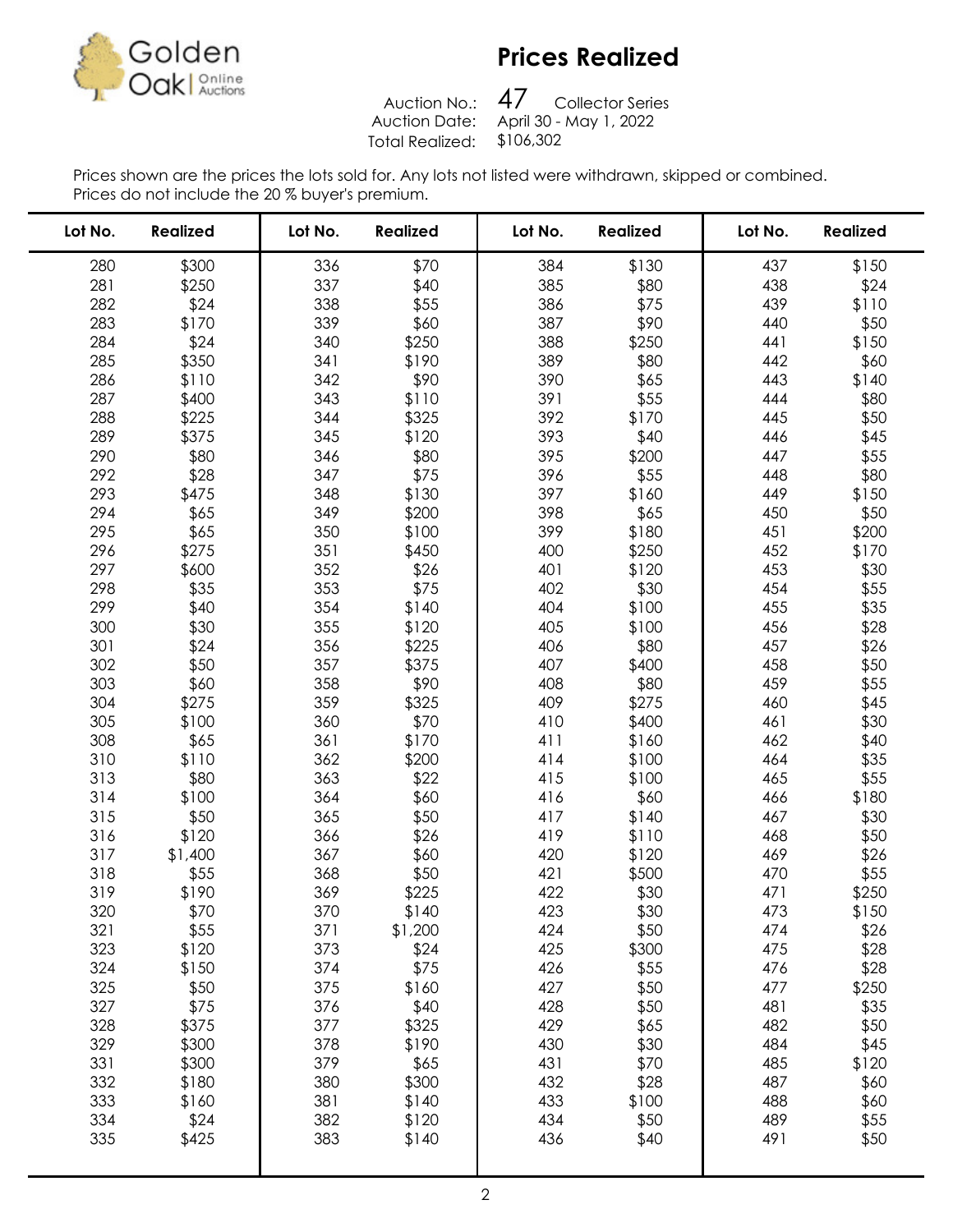

Auction No.: Total Realized: \$106,302

47 Collector Series Auction Date: April 30 - May 1, 2022

| Lot No. | <b>Realized</b> | Lot No. | <b>Realized</b> | Lot No. | <b>Realized</b> | Lot No. | <b>Realized</b> |
|---------|-----------------|---------|-----------------|---------|-----------------|---------|-----------------|
| 492     | \$30            | 571     | \$30            | 633     | \$40            | 703     | \$250           |
| 493     | \$30            | 572     | \$30            | 634     | \$60            | 704     | \$65            |
| 497     | \$60            | 573     | \$120           | 635     | \$55            | 705     | \$45            |
| 499     | \$50            | 575     | \$160           | 637     | \$55            | 706     | \$55            |
| 501     | \$28            | 578     | \$160           | 638     | \$60            | 707     | \$40            |
| 504     | \$28            | 579     | \$140           | 639     | \$55            | 711     | \$275           |
| 505     | \$22            | 581     | \$170           | 640     | \$65            | 712     | \$100           |
| 507     | \$75            | 582     | \$75            | 641     | \$55            | 713     | \$55            |
| 508     | \$120           | 583     | \$100           | 642     | \$70            | 714     | \$70            |
| 511     | \$40            | 587     | \$50            | 643     | \$75            | 715     | \$45            |
| 512     | \$110           | 589     | \$180           | 644     | \$300           | 717     | \$110           |
| 513     | \$75            | 590     | \$40            | 645     | \$130           | 718     | \$110           |
| 515     | \$28            | 591     | \$55            | 646     | \$65            | 727     | \$150           |
| 516     | \$30            | 592     | \$30            | 647     | \$170           | 729     | \$200           |
| 517     | \$30            | 594     | \$40            | 649     | \$200           | 730     | \$200           |
| 518     | \$30            | 595     | \$60            | 650     | \$75            | 731     | \$70            |
| 519     | \$28            | 596     | \$35            | 652     | \$80            | 733     | \$75            |
| 520     | \$60            | 597     | \$150           | 653     | \$60            | 734     | \$75            |
| 521     | \$30            | 598     | \$35            | 657     | \$130           | 735     | \$200           |
| 522     | \$28            | 599     | \$425           | 662     | \$150           | 737     | \$90            |
| 523     | \$50            | 600     | \$90            | 663     | \$40            | 742     | \$90            |
| 525     | \$28            | 603     | \$75            | 664     | \$150           | 744     | \$250           |
| 527     | \$30            | 604     | \$160           | 665     | \$180           | 747     | \$375           |
| 533     | \$28            | 605     | \$160           | 666     | \$35            | 750     | \$225           |
| 534     | \$26            | 606     | \$130           | 667     | \$50            | 751     | \$28            |
| 535     | \$26            | 607     | \$24            | 669     | \$70            | 752     | \$55            |
| 536     | \$50            | 608     | \$55            | 670     | \$130           | 754     | \$150           |
| 538     | \$28            | 611     | \$275           | 671     | \$90            | 759     | \$100           |
| 540     | \$35            | 612     | \$60            | 673     | \$100           | 761     | \$40            |
| 541     | \$90            | 613     | \$70            | 674     | \$100           | 764     | \$120           |
| 543     | \$28            | 615     | \$65            | 675     | \$100           | 767     | \$40            |
| 545     | \$350           | 616     | \$65            | 676     | \$22            | 771     | \$90            |
| 547     | \$45            | 617     | \$80            | 678     | \$160           | 772     | \$100           |
| 550     | \$2,100         | 618     | \$80            | 679     | \$250           | 774     | \$26            |
| 551     | \$350           | 619     | \$180           | 680     | \$190           | 781     | \$55            |
| 554     | \$120           | 620     | \$60            | 681     | \$110           | 784     | \$90            |
| 555     | \$300           | 621     | \$75            | 682     | \$65            | 785     | \$80            |
| 557     | \$600           | 622     | \$30            | 690     | \$100           | 786     | \$30            |
| 558     | \$45            | 623     | \$50            | 692     | \$65            | 787     | \$80            |
| 561     | \$700           | 624     | \$55            | 693     | \$60            | 795     | \$60            |
| 562     | \$110           | 625     | \$65            | 694     | \$160           | 796     | \$40            |
| 564     | \$325           | 626     | \$75            | 696     | \$130           | 797     | \$28            |
| 565     | \$55            | 627     | \$35            | 697     | \$250           | 798     | \$30            |
| 566     | \$65            | 628     | \$28            | 698     | \$65            | 799     | \$30            |
| 568     | \$250           | 629     | \$120           | 699     | \$65            | 800     | \$80            |
| 569     | \$65            | 630     | \$55            | 700     | \$110           | 809     | \$35            |
| 570     | \$120           | 631     | \$60            | 702     | \$50            | 811     | \$70            |
|         |                 |         |                 |         |                 |         |                 |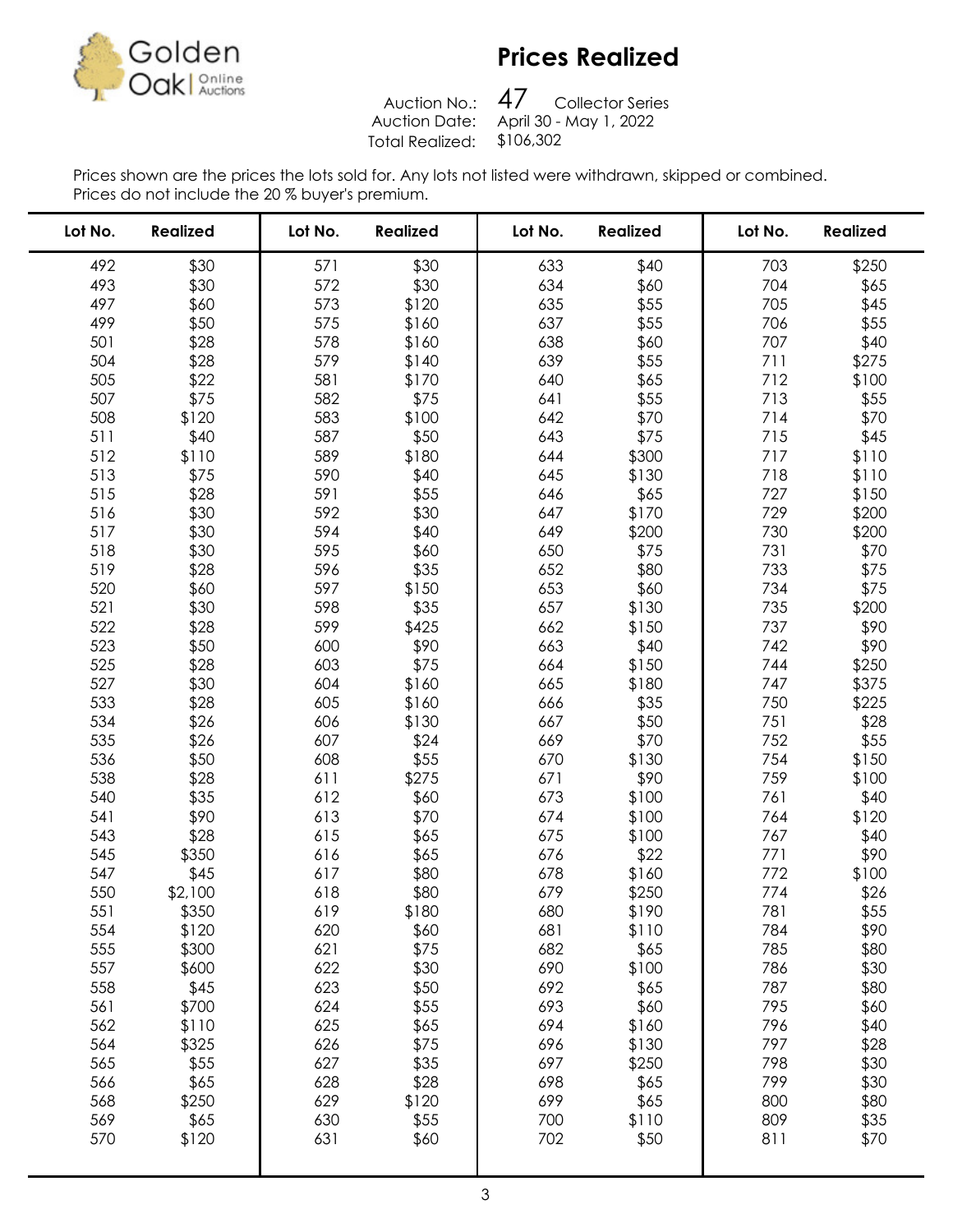

Auction No.: Total Realized: \$106,302

47 Collector Series Auction Date: April 30 - May 1, 2022

| Lot No.    | <b>Realized</b> | Lot No.    | <b>Realized</b> | Lot No.      | <b>Realized</b> | Lot No.      | <b>Realized</b> |
|------------|-----------------|------------|-----------------|--------------|-----------------|--------------|-----------------|
| 812        | \$190           | 890        | \$14            | 975          | \$50            | 1028         | \$35            |
| 814        | \$35            | 891        | \$16            | 978          | \$120           | 1029         | \$50            |
| 815        | \$400           | 893        | \$45            | 979          | \$22            | 1030         | \$140           |
| 817        | \$45            | 896        | \$40            | 980          | \$28            | 1031         | \$45            |
| 823        | \$55            | 897        | \$45            | 981          | \$70            | 1032         | \$250           |
| 828        | \$120           | 898        | \$90            | 983          | \$65            | 1033         | \$160           |
| 829        | \$90            | 899        | \$80            | 984          | \$75            | 1034         | \$40            |
| 831        | \$60            | 901        | \$50            | 985          | \$22            | 1035         | \$50            |
| 833        | \$110           | 909        | \$180           | 987          | \$120           | 1036         | \$65            |
| 834        | \$120           | 910        | \$40            | 988          | \$250           | 1037         | \$110           |
| 837        | \$65            | 911        | \$200           | 989          | \$80            | 1038         | \$110           |
| 838        | \$24            | 912        | \$250           | 990          | \$65            | 1039         | \$35            |
| 839        | \$75            | 913        | \$80            | 991          | \$150           | 1041         | \$100           |
| 840        | \$100           | 915        | \$80            | 992          | \$90            | 1042         | \$50            |
| 844        | \$100           | 918        | \$75            | 994          | \$160           | 1043         | \$55            |
| 846        | \$225           | 919        | \$70            | 996          | \$110           | 1044         | \$500           |
| 847        | \$75            | 920        | \$40            | 997          | \$100           | 1045         | \$90            |
| 849        | \$250           | 922        | \$35            | 998          | \$300           | 1048         | \$100           |
| 850        | \$450           | 923        | \$40            | 999          | \$55            | 1049         | \$170           |
| 851        | \$180           | 924        | \$700           | 1000         | \$40            | 1050         | \$50            |
| 852        | \$550           | 937        | \$65            | 1001         | \$250           | 1051         | \$24            |
| 853        | \$275           | 939        | \$45            | 1002         | \$45            | 1052         | \$30            |
| 857        | \$160           | 942        | \$30            | 1003         | \$90            | 1055         | \$40            |
| 858        | \$350           | 943        | \$45            | 1004         | \$60            | 1057         | \$30            |
| 859        | \$325           | 944        | \$90            | 1005         | \$120           | 1058         | \$45            |
| 860        | \$250           | 945        | \$40            | 1006         | \$160           | 1059         | \$40            |
| 861        | \$100           | 946        | \$35            | 1007         | \$100           | 1060         | \$40            |
| 862        | \$90            | 947        | \$90            | 1008         | \$35            | 1061         | \$40            |
| 864        | \$700           | 948        | \$40            | 1009         | \$40            | 1062         | \$170           |
| 868        | \$4,000         | 949        | \$180           | 1010         | \$45            | 1063         | \$55            |
| 869        | \$225           | 951        | \$130           | 1011         | \$140           | 1064         | \$40            |
| 870<br>871 | \$45<br>\$550   | 952<br>953 | \$75            | 1012<br>1013 | \$65<br>\$100   | 1065<br>1067 | \$40            |
| 872        | \$475           | 954        | \$225<br>\$45   | 1014         | \$140           | 1068         | \$225<br>\$80   |
| 873        | \$225           | 955        | \$45            | 1015         | \$90            | 1069         | \$80            |
| 874        | \$300           | 957        | \$130           | 1016         | \$50            | 1070         | \$40            |
| 876        | \$40            | 958        | \$40            | 1017         | \$130           | 1073         | \$110           |
| 877        | \$50            | 961        | \$65            | 1018         | \$40            | 1074         | \$100           |
| 878        | \$130           | 963        | \$40            | 1019         | \$180           | 1075         | \$30            |
| 879        | \$75            | 964        | \$50            | 1020         | \$190           | 1077         | \$350           |
| 880        | \$65            | 965        | \$60            | 1021         | \$160           | 1078         | \$45            |
| 881        | \$60            | 966        | \$110           | 1022         | \$140           | 1082         | \$65            |
| 883        | \$35            | 968        | \$90            | 1023         | \$50            | 1084         | \$50            |
| 884        | \$22            | 970        | \$120           | 1024         | \$30            | 1085         | \$120           |
| 885        | \$15            | 971        | \$130           | 1025         | \$30            | 1087         | \$120           |
| 887        | \$70            | 972        | \$110           | 1026         | \$130           | 1088         | \$50            |
| 889        | \$26            | 974        | \$180           | 1027         | \$70            | 1090         | \$30            |
|            |                 |            |                 |              |                 |              |                 |